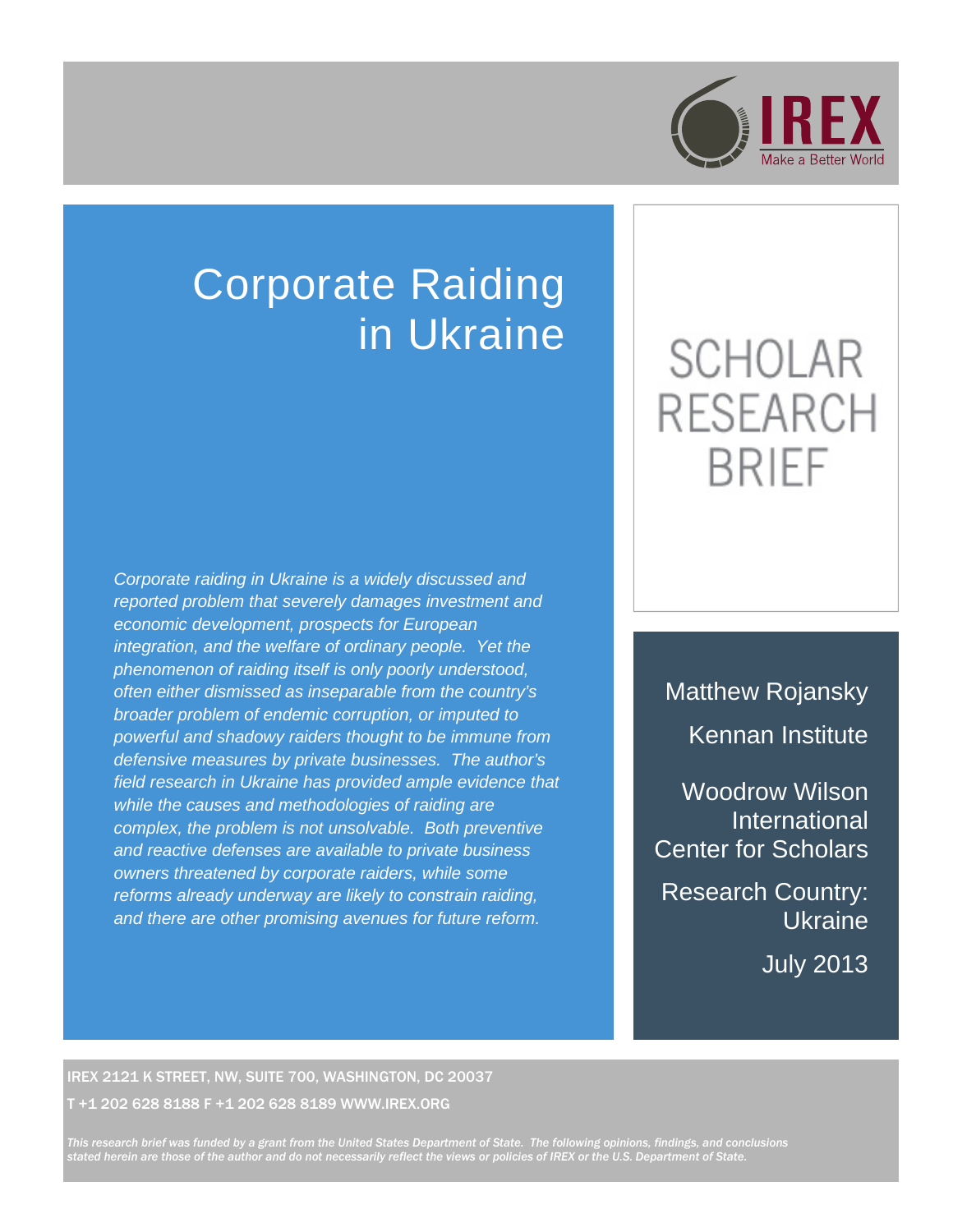### SCHOLAR RESEARCH BRIEF



#### **RESEARCH IN CONTEXT**

U.S. Ambassador to Ukraine John Tefft is fond of reminding Ukrainians of their country's great potential: its large size, location at a strategic crossroads, diverse resource base, and its large, well-educated, entrepreneurial population, to name just a few of Ukraine's advantages. Yet the Ambassador is also quick to point out that this potential remains very much unfulfilled, stymied by deeply entrenched problems of corruption, democratic backsliding, and growing apathy among ordinary citizens.<sup>1</sup> Nowhere is the deficit of Ukraine's potential versus reality more glaring than in the realm of business development, investment and economic growth.

Endowed with vast natural agricultural resources, considerable energy reserves, advanced industrial capacity, and considerable human resources, all within easy access to major global markets, Ukraine should be an investment success story. Yet total FDI remains anemic at less than 2% of GDP,<sup>2</sup> and domestic investment is still well below rates in most fast growing developing and developed economies. The reasons for such low rates of investment in Ukraine are complex, but many are attributable to the overarching problem of insecurity of investors' property rights.

Corporate raiding is one manifestation of Ukraine's weak property rights regime that has received significant attention from policymakers, the media and the general public. Yet despite this attention, and despite wide recognition of the problem by Ukrainians and outsiders as an obstacle to investment and economic growth, the phenomenon itself is not well understood. In public discourse, the term is seldom explained beyond generally vague implications that raiders are connected to oligarchic interests, powerful politicians, and the general culture of corruption in business. So what, exactly, is corporate raiding?

A handful of scholarly and business publications attempt to answer this question, however most scholarship to date has focused on raiding in Russia, with comparatively little attention paid to Ukraine, where the problem is arguably now far more acute. Still, some foundational concepts apply in both countries. According to Gans-Morse, for

*For a fee, some private notaries will help raiders forge corporate or court papers.*



example, "While the term ["raiding"] is taken from the American usage, it involves far more than buying up a company's shares in order to change management."<sup>3</sup> In his seminal article on the subject, Tom Firestone explains that, "reiderstvo is not just simple thuggery…. Russian "reideri" rely on court orders, resolutions of shareholders and boards of directors, lawsuits, bankruptcy proceedings, and other ostensibly "legal" means as a cover for their criminal activity."<sup>4</sup> Meanwhile, in the popular press, raiding has been described as everything from "modern-day feudalism,"<sup>5</sup> to "a euphemism for the illegal and corrupt manipulation of Ukraine's patchy legislation and ramshackle institutions to seize control of unsuspecting companies."<sup>6</sup>

Each of the above definitions is both accurate in some respects, yet not entirely adequate. I propose a definition of corporate raiding in Ukraine that is broader but also more precise: Raiding is the illegal or improper transfer of valuable assets, or substantially all of the value generated from those assets, generally involving some improper coercive role of state authorities. It is equally important to distinguish what raiding is from what it is not: Raiding is not merely a business dispute, official graft, or corrupt privatization, though a corporate raid may include any or all of these elements.

2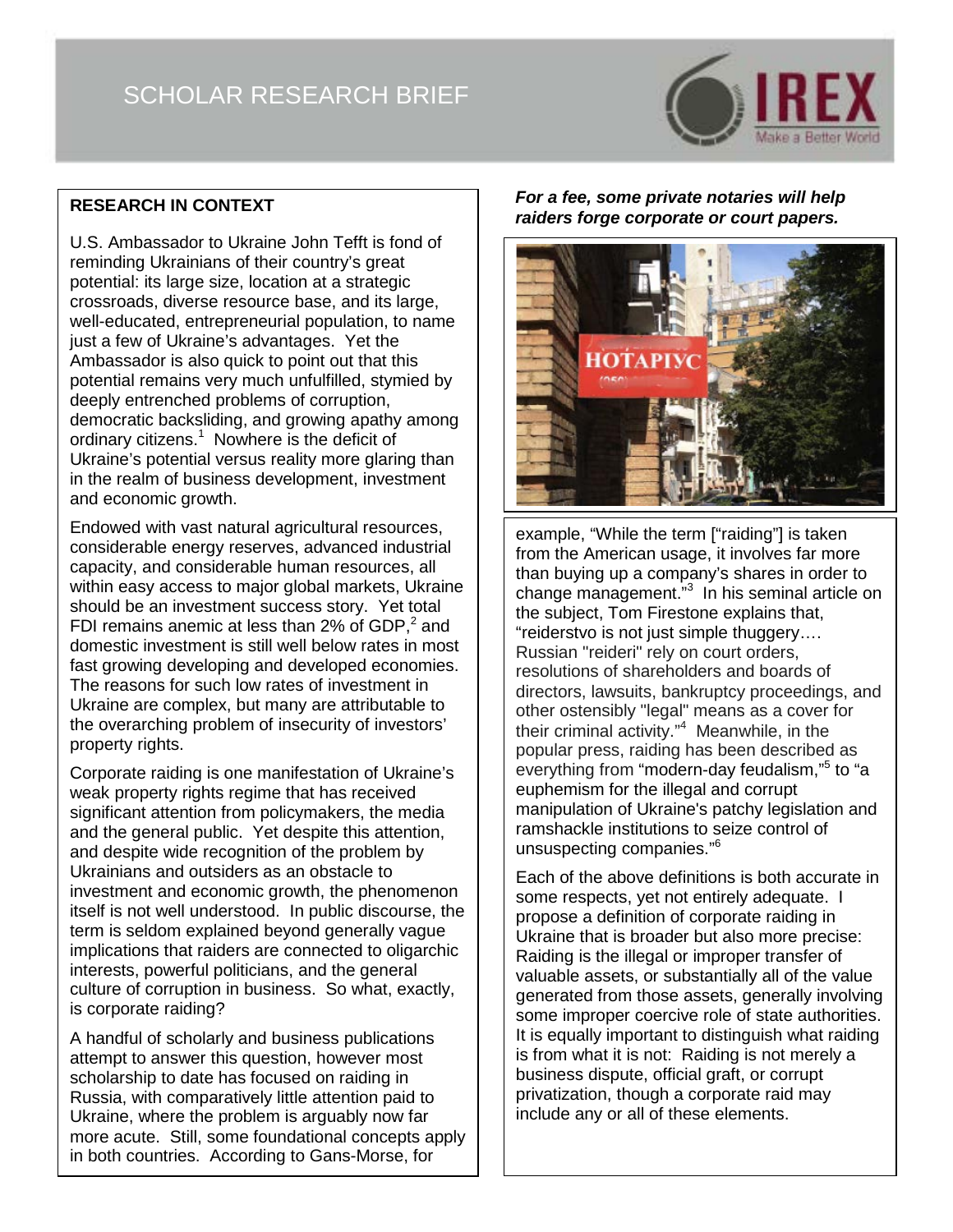#### **RESEARCH PROCESS AND RESULTS**

With the above definition of corporate raiding in mind, the purpose of my research was to illuminate the methods by which raiders achieve their objectives, including which vulnerabilities of firms raiders seek to exploit, as well as what defenses have been successfully deployed before and during past raids, and which defenses could succeed in the future. In addition, I offer some recommendations for Ukrainian policymakers concerned with reducing corporate raiding and enhancing the security of private property. Finally, I provide suggestions for more effective U.S. and Western engagement with Ukraine on the problem of corporate raiding, in light of its negative impact on growth and investment, high-level political relations, and Ukraine's prospects for European integration.

My research methodology was straightforward and qualitative: Over a two-month period, I conducted over 50 in-depth interviews with individuals familiar with the problem from a wide range of perspectives. My interview subjects included Western diplomats, current and former Ukrainian officials, Ukrainian and international bankers, including representatives of International Financial Institutions (IFIs), Ukrainian businesspeople, foreign investors, representatives of business associations, lawyers, NGO experts, and journalists, among others. The final product of my work will most likely be a journal article. While I intend to include citations to interviews among my sources, in many cases I am bound by agreement with my interviewees to protect their anonymity, or to refrain from direct quotation.

According to my sources, raiding had its origins in the late Soviet-era "bazaar" system of privatelyowned market stalls. Raiding on a relatively small scale flourished in this context, in which practically every small trader was forced to buy protection ("krysha") from organized crime groups, who in turn bribed or threatened officials to protect their own immunity from prosecution. Raids took place not only when gangsters decided to seize traders' assets, but when traders invoked the assistance of criminal kryshy or corrupt officials to take over or destroy a flourishing rival's business.

With the collapse of the Soviet system and the first wave of post-1991 privatization, came the emergence of what was known as "black" or "bandit" raids. These were straightforwardly criminal acts, made possible by the breakdown of social order, desperate economic conditions, and general lawlessness of the time. In the simplest

form, criminal groups would send armed men to seize the premises of a business, typically a former state enterprise, and physically remove all valuable assets and materials from it, ranging from cash, to computers and machinery—even antiquated Soviet equipment was seized and sold for scrap.

By the late 1990's and early 2000's, raiding entered what one of my contacts labeled the "gray" phase. The parties at interest may have been officials, wealthy businessmen, or Sovietera "red directors" seeking to gain ownership over industries they already managed. In many cases the real parties at interest in a raid were unknown. Methods, too, became far more complex, with the involvement of a wide range of state ministries and private middlemen, including foreigners, and usually invoking decisions of a purported shareholders meeting or court orders to transfer assets for the raider's benefit. It was by such raids that many of today's oligarchs in Ukraine began to assemble their vast vertical monopolies in sectors such as energy, mining, telecommunications, or food and agriculture.

The 2004-05 Orange Revolution brought a temporary halt to raiding since the new government was formally committed to fighting corruption and protecting property rights, but the dysfunction of the Orange coalition quickly resulted in a huge uptick in raids by the latter part of the last decade. My interviewees noted that while the existence of competing political power centers in the Presidency, the Government and the Rada—plus local and regional governments allowed business owners to secure at least some kind of political krysha, endless battles over privatization and re-privatization had the effect of increasing uncertainty and encouraging raiders to ply their trade.

Since the arrival of the Yanukovych Administration in 2010, raiding has evolved yet again, but it has not necessarily declined. One contact called this the period of "white raiding," meaning that raiders achieve the same ends as before but often do not appear to be raiders in the traditional sense. Another interviewee countered that, "what's happening today in Ukraine is like in markets in the 1990's—it's Mafia extortion, but by the state, and you cannot win or protect yourself."<sup>7</sup> One reason for the continuation of raiding under the new Administration may be the increasing concentration of the financial benefits of political power around the so-called "Family" of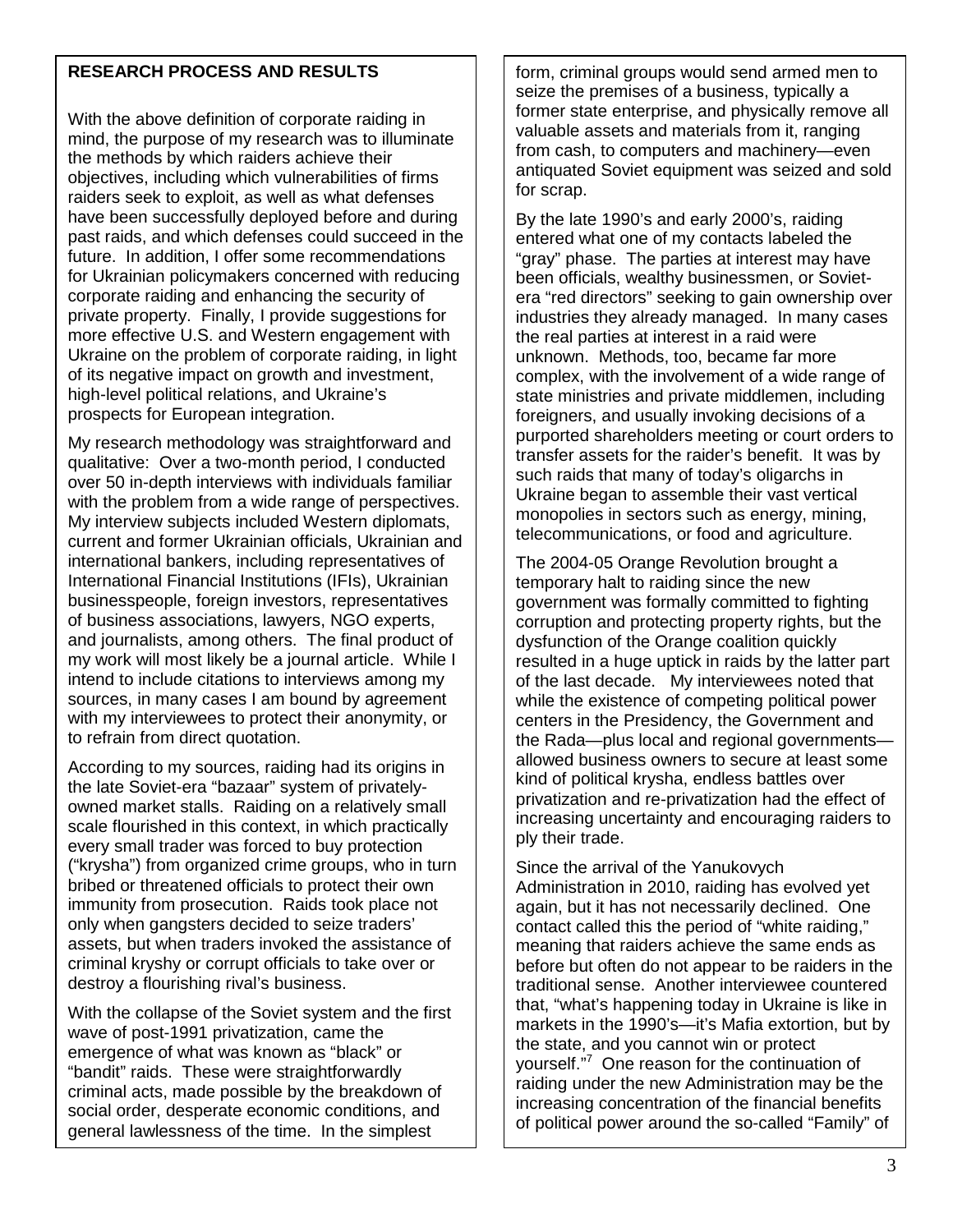President Yanukovych himself (both actual family, like the President's son Oleksandr, and close associates), leaving even many loyal Regions Party officials out in the cold. These officials, accustomed to living well off of corrupt payments, now must raid successful businesses to acquire wealth, or must solicit payments from others for facilitating raids.

Another theory is simply that there is a new largescale realignment of business ownership underway, in which those closest to the President are systematically stripping lucrative assets away from their previous owners, and they are doing so by means of corporate raids. Either way, the consolidation of political power around the Presidential Administration in Kyiv has meant that there are few if any reliable kryshy to be had, and so businesses must think differently if they hope to defend themselves.

Raiders' methods vary widely, not only from "black" to "white" as described above, but across a diverse set of legal, economic and political instruments and contexts. While a case can be found in Ukraine to illustrate nearly every possible variation, the majority of cases fall into a handful of typologies: Forced bankruptcies or business crises, in which the raider takes advantage of the weakness imposed on the business to seize control; Corporate or minority shareholder attacks, in which the raider typically acquires a minority interest in the target company, and by means of a corrupt court decision, forged document, or other pressure, converts that interest into majority ownership and control of the company; Civil litigation, relying on corrupt courts to deliver judgments favorable to raiders, who then seek to collect on the judgment by taking control of the company; and Extortion, by way of anything from endless fines, inspections or other administrative pressure, to denial of a critical license or permit, to so-called "made to order" criminal cases ("zakaznye dela"), to outright physical threats or physical pressure. In most actual raids, elements of more than one methodology come into play, and raiders may also switch tactics during the course of an attack.

There is no rule without exceptions but certain sectors tend to be less vulnerable to raiding than others. Information technology (IT), for example, is relatively safer, simply because an IT company is less likely to have "assets" which are of any value without employees' full cooperation. If software engineers don't want to work for new owners, they can simply cease doing so, or go elsewhere. Some have argued that agriculture is less appealing to

raiders, because it is risky, depends on unpredictable weather, requires experience and expertise, and demands expensive capital investment in equipment and seeds, often on an annual basis.<sup>8</sup> Major raiders tend to target businesses with expensive physical assets, like valuable land, machinery, and buildings, solid cash flow, and enough scale to make their efforts worthwhile. For them, ideal targets include extractive industries, large factories, and successful retail outlets, restaurants, or hotels, especially chains—in short, businesses with a large and steady cash flow. But recall that raiding had its start among small-scale bazaar merchants, and there are plenty of reported cases of raiders going to great lengths to steal modest individual apartments, small local cafes, or even intellectual property like a trademarked brand.

Other than the type of business, what makes particular firms vulnerable to raiders? Through lawsuits and administrative pressure, raiders will exploit any past legally or morally dubious privatization, past payment of a bribe, or any case when the business owners or their predecessors missed even a small legal technicality in the course of doing business. In other words, nearly every business in Ukraine will develop some vulnerability to raider attacks once it starts actually doing business in the country's complex and impossibly opaque regulatory environment. As one of my interviewees explained, "Raids don't just happen. You must have some weak points where you are in violation of the law, for example you gave a bribe ten years ago, the government changes, and now you must pay again."<sup>9</sup> Even worse, many Ukrainians are still deeply dissatisfied with the consequences of post-Soviet privatization and resigned to pervasive corruption, so they tend not to see much moral difference between raiders attacking a businessman, and the businessman himself, whom they assume succeeded in the first place thanks to some kind of corruption. The surprising result is that despite alarmist media coverage, not much shame attaches to raiding and raiders in Ukrainian society.

At the same time, a major misconception is that corporate raiding can be dealt with only by finally eliminating corruption, especially in the judiciary, and that therefore only the government can solve the problem. While my interviewees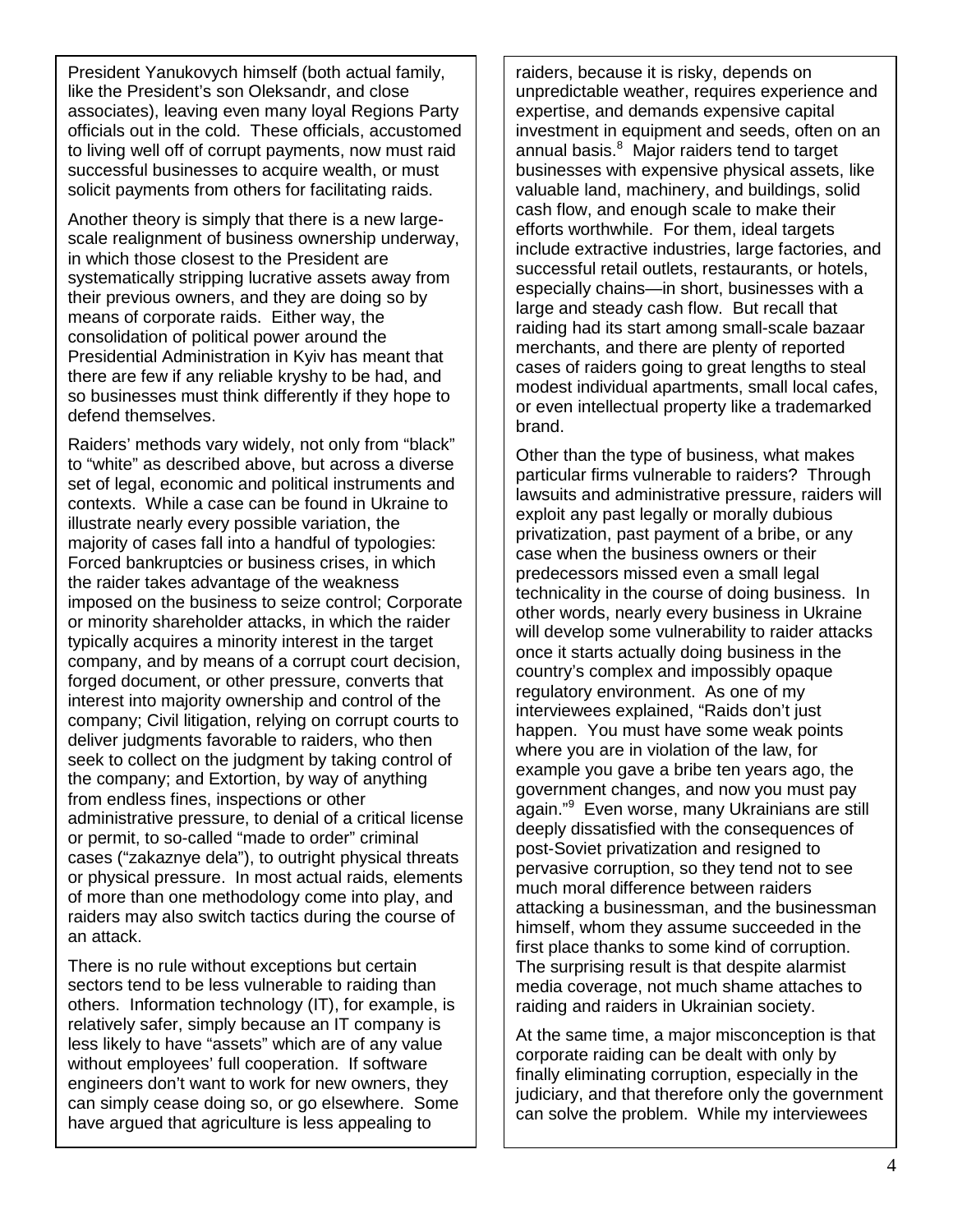generally agreed that, "without corruption there would be no raiding,"<sup>10</sup> it was clear from discussions with business owners, investors, journalists, and other experts that private defenses against raiders can be successful. In fact, the biggest problems for Ukrainian business owners are widespread indifference to the problem, the belief that, "it can happen to the other guy but not to me," and the instinct that raider attacks should be dealt with quietly rather than fought loudly and in public.

The best defense, of course, is prevention. While some firms are more likely to be raided than others, my research indicates that any business can take steps to make itself more secure against raiders. These include: ensuring ownership is physically present and fully engaged with management; building a corporate ownership structure that provides "layered defense" of business assets; seeking foreign investment, especially by governments and IFIs; maintaining other kinds of relevant leverage, including prominent community involvement; building alliances with stakeholders such as labor unions and other businesses; retaining expert local and international counsel to advise on laws and regulations and conduct due diligence on all prospective partners and transactions; ensuring one's own full compliance with all relevant laws; and undertaking regular internal audits to remedy any legal shortcomings due to past flawed privatizations or other regulatory imperfections.

Even if preventive measures have not been taken or have proven inadequate, it is still possible to mount a defense once a raider attack is underway. Reactive defensive strategies depend on two key premises: acting quickly, and imposing unacceptably high costs on the raiders. Tactics may include: maximizing negative publicity about the raid and the raiders as quickly as possible; immediately filing suits and counter-suits, not only to resist the attack by legal means, but to force the raiders into revealing the true parties at interest and other details of the attack; reaching as high as possible up the political ladder to seek protective intervention, though only with adequate preparation and knowledge of the risks; engaging foreign allies to apply pressure to Ukrainian officials; and, as a last resort, "fighting fire with fire," by engaging asset recovery experts who can apply all kinds of pressure against raiders, including launching attacks on their own businesses and personal assets.

#### **RELEVANCE TO POLICY COMMUNITY**

In a recent article, First Deputy Prime Minister of Ukraine Serhiy Arbuzov, who chairs the state antiraiding commission, summarized the importance of addressing this issue for the future of Ukraine: "In recent years, the phenomenon of illegal company takeovers has unfortunately reached a significant scale in Ukraine, greatly hindering the government's efforts to implement reforms designed to strengthen the economy and increase the flow of foreign investment."11 In addition to scaring off investors and blocking economic development, corporate raiding does damage to ordinary Ukrainians by destroying enterprises that provide badly needed jobs and complicating the prospects for Ukraine's economic integration with the European Union, which would vastly enhance Ukrainians' well-being in the long run. All of these are urgent priorities for the U.S.-Ukraine strategic partnership.

On the basis of my research, I can offer some preliminary observations regarding prospective reforms designed to combat corporate raiding:

*Corporate Law Reform:* Reforms recently enacted and proposed by the government should help narrow the opportunity for raiders to abuse corporate ownership structures. Of particular note are simplified procedures for registering corporations, such as requiring that all registrars use a single national database, and clarifications of the procedure for corporate dispute resolution, including notice requirements and limiting jurisdiction for lawsuits to the region where the defendant firm is registered. In the future, the government should be urged to implement simpler, more transparent procedures for registering businesses and granting necessary permits and licenses, such as e-government web portals, and the "one window" systems successfully pioneered in the Republic of Georgia and Vynnitsia Oblast'.

*Judicial and Prosecutorial Reform:* Corruption in the judiciary may be the single biggest facilitator of corporate raiding. The judicial reform launched in 2010 is still underway, however some early results are promising, including reforming the system for judicial appointments and oversight, requiring timely and full publication of judicial decisions online, and enhancing punishment for corruption. Judges must also see that fairness and independence are rewarded in their career development, and must feel insulated from political pressure both within the judiciary and from other government structures.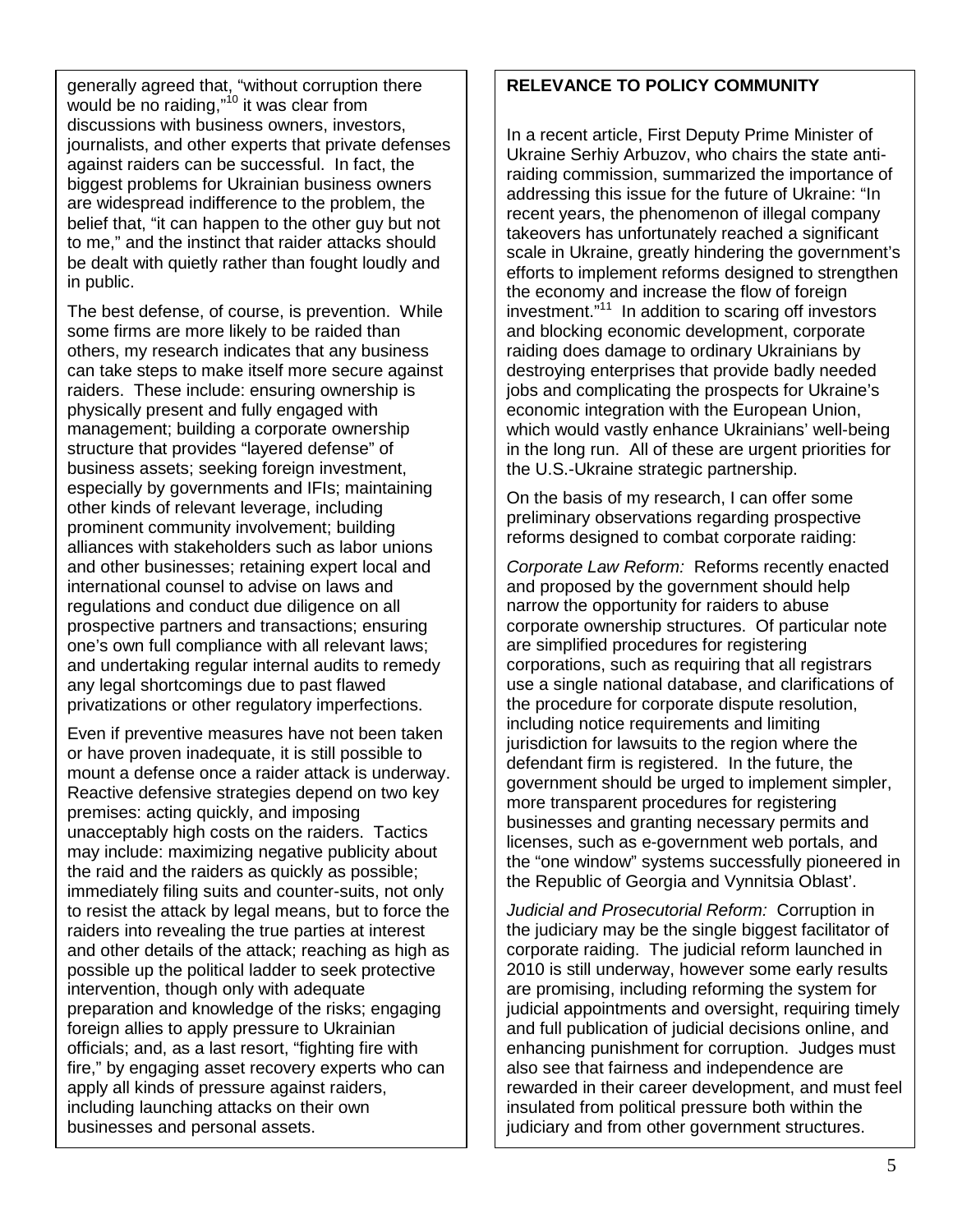Most notable in this respect is the urgent need to reform the General Prosecutor's Office, which can exercise "general supervisory authority" over any regulatory issue, and may intervene in any pending court case to assert a state interest which judges seldom contradict. The new criminal procedure code, implemented in 2012, also contains several relevant provisions, and should significantly reduce pressure exerted via "zakaznye dela" by explicitly forbidding pre-trial detention for alleged economic crimes.

*Administrative Reform:* Officials at all levels are often key facilitators of raids, if not the ultimate parties at interest. To reduce official facilitation of corporate raiding, it is essential not only to enhance oversight and accountability for officials, but to buoy the development of professional pride and standards of conduct in both the private and public sectors. Since lower level officials sometimes do not even realize they are participating in a raid when they follow directives from corrupt superiors, the government should consider implementing an education campaign across all local, regional and central government ministries, with explicit protections for whistleblowers and rewards for those who uncover waste, fraud or abuse. These practices could be mirrored in the private sector by business associations, which could offer a "gold seal" for those businesses that undertake thorough self-audits, commit to corporate codes of conduct, and refuse to do business with raiders.

Interested parties have also backed a wide variety of ad-hoc solutions to the problem of raiding. Since at least 2005, there has been a formal state commission on raiding (now the "Interdepartmental Commission on Counteracting Illegal Takeovers and Raids," headed by First Deputy Prime Minister Arbuzov), whose purpose is to investigate alleged raids and take any necessary remedial action. Some have recently proposed the appointment of an additional high-level Ombudsman from outside the government to address raids and threats to property rights, by bringing these cases to the attention of senior government officials. Still others have suggested the need for mixed Ukrainian and international courts of commercial arbitration, as a stop-gap measure to ensure impartial adjudication of business disputes while Ukraine's judicial and corporate law reforms are implemented. While any of these measures may help resolve individual cases in the short term, it is clear that progress on the broader reform agendas mentioned above is essential to reducing corporate raiding and securing stable property rights in the long term, with all the attendant benefits for Ukraine's economic growth, political stability, and European integration.

#### **ENDNOTES**

<sup>1</sup> "The Importance of Economic Reform to Ukraine," Speech by Ambassador John Tefft at Kyiv National Economics University, April 23, 2013.

 $2$  Auvezhov, Olzhas. "Selective justice keeps foreign investment out of Ukraine," Reuters, June 10, 2013. Available at: [http://uk.reuters.com/article/2013/06/10/uk-ukraine-investment-](http://uk.reuters.com/article/2013/06/10/uk-ukraine-investment-idUKBRE95904L20130610?feedType=RSS&feedName=worldNews)

[idUKBRE95904L20130610?feedType=RSS&feedName=worldNews](http://uk.reuters.com/article/2013/06/10/uk-ukraine-investment-idUKBRE95904L20130610?feedType=RSS&feedName=worldNews) (Discounting investment by Ukrainian oligarchs and businesses via Cyprus and other offshores, Ukraine had just over \$2 billion in real FDI in 2012).

 $3$  Gans-Morse, Jordan. "Threats to Property Rights in Russia: From Private Coercion to State Aggression," Post-Soviet Affairs, 2012, 28, No. 3, pp. 263-295, 281.

<sup>4</sup> Firestone, Thomas. "Criminal Corporate Raiding in Russia," The International Lawyer 42. 4 (Winter 2008): 1207-1229, 1207.<br><sup>5</sup> Matthews, O., & Nemsova, A. "The new feudalism; forget corruption. in putin's russia, the nexus of

payoffs and patronage is almost medieval, touching every aspect of life." Newsweek, October 23, 2006. <sup>6</sup> Stack, Graham. "Ukraine's corporate raiders take time out - but for how long?," Business New Europe, February 10, 2010. Available at: <u>http://www.bne.eu/story1954.</u><br><sup>7</sup> Author's interview with Ukrainian financial journalist, May 2013.<br><sup>8</sup> Author's interview with Western corporate lawyer working in Ukraine, May 2013. N.B.

the challenges for potential raiders, in recent years there have been several raids on large agribusinesses.  $9$  Author's interview with Ukrainian investigative reporter and TV producer, May 2013.

 $10$  Author's interview with European business representative in Ukraine, May 2013.

<sup>11</sup> Arbuzov, Serhiy. "Ukraine will fight illegal takeovers," Kyiv Post, June 13, 2013. Available at: <http://www.kyivpost.com/opinion/op-ed/ukraine-will-fight-illegal-takeovers-325613.html>